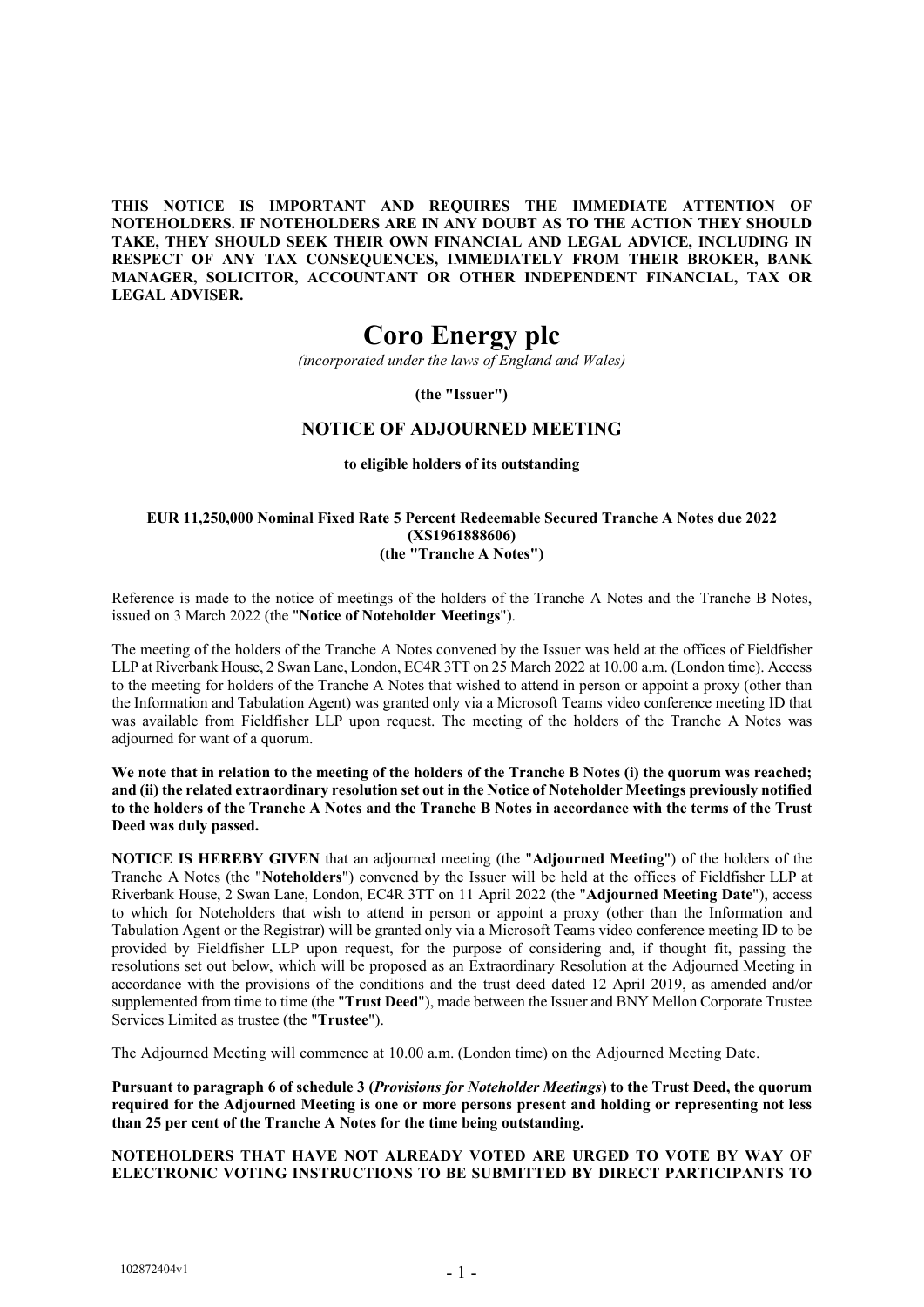## **THE INFORMATION AND TABULATION AGENT THROUGH THE RELEVANT CLEARING SYSTEM AND IN ACCORDANCE WITH THE REQUIREMENTS OF SUCH CLEARING SYSTEM BY THE RELEVANT DEADLINE.**

Noteholders who have submitted and not revoked (in the limited circumstances in which revocation is permitted) a valid Electronic Voting Instruction in respect of the Extraordinary Resolution by 10.00 a.m. (London time) on 7 April 2022 (the "**Expiration Deadline for the Adjourned Meeting**"), by which they will have given instructions for the appointment of the Information and Tabulation Agent by the Registrar as their proxy under a block voting instruction to vote in favour of or against (as specified in the relevant Electronic Voting Instruction) the Extraordinary Resolutions at the Adjourned Meeting need take no further action to be represented at the Adjourned Meeting.

With respect to Noteholders who have submitted and not revoked (in the limited circumstances in which revocation is permitted) a valid Electronic Voting Instruction in respect of the Extraordinary Resolution before the date of this Notice of Adjourned Meeting, it is clarified that such Electronic Voting Instructions remain valid and the relevant Noteholders need take no further action to be represented at the Adjourned Meeting.

Unless the context otherwise requires, capitalised terms used but not defined in this Notice of Adjourned Meeting shall have the meaning given in the Trust Deed, the terms and conditions of the Notes (the "**Conditions**") or the Extraordinary Resolution, as applicable.

### *Extraordinary Resolution*

# **EXTRAORDINARY RESOLUTION IN RESPECT OF THE EUR 11,250,000 NOMINAL FIXED RATE 5 PERCENT REDEEMABLE SECURED TRANCHE A NOTES DUE 2022 (ISIN: XS1961888606)**

"THAT this Meeting of the holders (together, the "**Noteholders**") of the presently outstanding EUR 11,250,000 Nominal Fixed Rate 5 Percent Redeemable Secured Tranche A Notes due 2022 (the "**Notes**") of Coro Energy plc (the "**Issuer**"), issued with the benefit of a trust deed dated 12 April 2019 (the "**Trust Deed**") and made between the Issuer and BNY Mellon Corporate Trustee Services Limited as trustee (the "**Trustee**"):

1. assents to, and sanctions, and directs and empowers the Trustee to agree to, the following modifications of Condition 9.1 (*Redemption at Maturity*) and Condition 7.1 (*Interest Rate and Interest Payment Dates*), the insertion of a new Condition 7A (*Conversion of Interest*), the addition of a new covenant to Condition 5 (*Covenants*) and the addition of a new paragraph 28 to Schedule 3 (*Provisions for Noteholders Meetings*) to the Trust Deed by way of a supplemental trust deed which, subject to the terms hereof, will be entered into by the Issuer and the Trustee (the "**Supplemental Trust Deed**"):

Condition 9.1 (*Redemption at Maturity*) is replaced in its entirety as follows:

"Unless previously redeemed or purchased and cancelled as provided below, the Issuer will redeem the Notes at their principal amount on 12 April 2024."

Condition 7.1 (*Interest Rate and Interest Payment Dates*) is replaced in its entirety as follows:

"The Tranche A Notes bear interest from and including 12 April 2019 (the "**Tranche A Interest Commencement Date**"):

(A) with respect to interest accruing from the Tranche A Interest Commencement Date and until (but excluding) 12th April 2021, at the rate of 5.0% per annum, payable annually in arrear on 12 April in each year of 2020 and 2021 (as applicable) (each a "**Tranche A Interest Payment Date**"), beginning on 12 April 2020, subject as provided in Condition 8 (*Payments*); and

(B) with respect to interest accruing from  $12<sup>th</sup>$  April 2021, at the rate of 10.0% per annum, subject to Condition 7A (Conversion *of Interest*), calculated and compounded annually on 12 April in each year of 2022 and 2023 (each a "**Tranche A Compound Interest Date**") and on the date of maturity of the Notes (the "**Maturity Date**") (as applicable), beginning on 12 April 2022, so as to form part of the principal amount of the Tranche A Notes, and payable on the Maturity Date (the "**Tranche A Final Interest Payment Date**"), subject as provided in Condition 8 (*Payments*).

Each period beginning on (and including) the Tranche A Interest Commencement Date or any Tranche A Interest Payment Date or Tranche A Compound Interest Date (as applicable) and ending on (but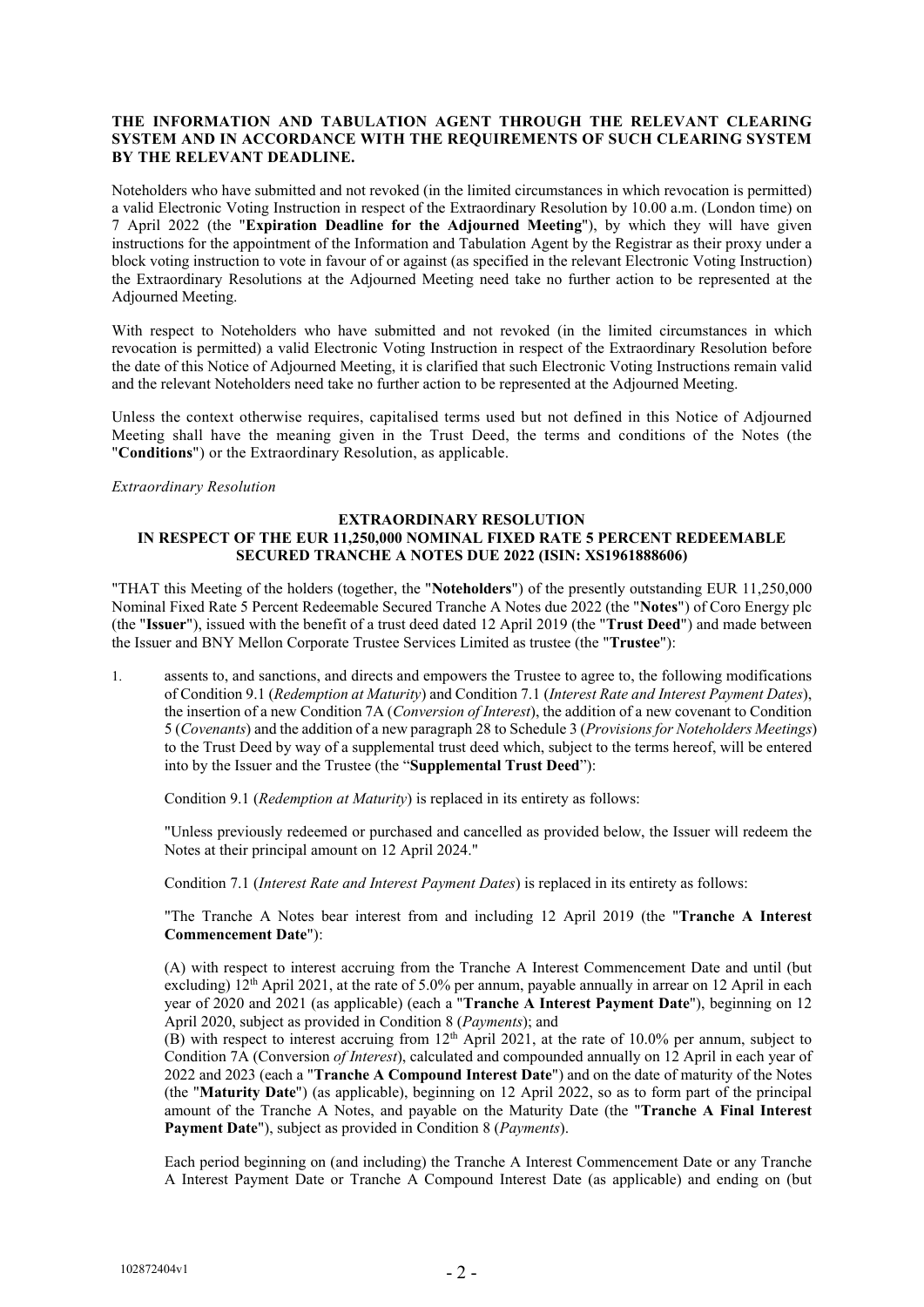excluding) the next Tranche A Interest Payment Date or Tranche A Compound Interest Date or the Tranche A Final Interest Payment Date (as applicable) is herein called a "**Tranche A Interest Period**").

The Tranche B Notes bear interest from and including 12 April 2019 (the "**Tranche B Interest Commencement Date**"):

(A) with respect to interest accruing from the Tranche B Interest Commencement Date and until (but excluding) 12th April 2021, at the rate of 5.0% per annum, payable on the Maturity Date (the "**Tranche B Interest Payment Date**", and together with any Tranche A Interest Payment Date and the Tranche A Final Interest Payment Date (as the context may require) an "**Interest Payment Date**") subject as provided in Condition 8 (*Payments*); and

(B) with respect to interest accruing from 12<sup>th</sup> April 2021, at the rate of 10.0% per annum, subject to Condition 7A (*Conversion of Interest*), calculated and compounded annually on 12 April in each year of 2022 and 2023 (each a "**Tranche B Compound Interest Date**") and on the Maturity Date (as applicable), beginning on 12 April 2022, so as to form part of the principal amount of the Tranche B Notes, and payable on the Tranche B Interest Payment Date, subject as provided in Condition 8 (*Payments*).

Each period beginning on (and including) the Tranche B Interest Commencement Date or any Tranche B Compound Interest Date (as applicable) and ending on (but excluding) the next Tranche B Compound Interest Date or the Tranche B Interest Payment Date (as applicable) is herein called a "**Tranche B Interest Period**" (and, together with any Tranche A Interest Period (as the context may require) an "**Interest Period**")."

A new Condition 7A (*Conversion of Interest*) shall be inserted as follows:

### "**7A (***Conversion of Interest***)**

- 7A.1 Each Noteholder may, quarterly on  $12<sup>th</sup>$  January,  $12<sup>th</sup>$  April,  $12<sup>th</sup>$  July and  $12<sup>th</sup>$  October of each year of 2022 to 2024, commencing on 12th July 2022 (each of such dates, an "**Interest Conversion Date**"),elect, by notice to the Issuer (the "**Election Notice**"), to convert all of the interest, that accrued with respect to the immediately preceding quarter to Ordinary Shares at a price (calculated by the Issuer) equal to the volume weighted average price of an Ordinary Share as derived from IRESS or Factset or Bloomberg, at the Issuer's discretion, for the 10 Business Days before the relevant Interest Conversion Date (the "**Conversion Price**"). Subject to Condition 5.3 (ii), such election may be made by each Noteholder on the fifteenth  $(15<sup>th</sup>)$ Business Day before each Interest Conversion Date, with the date of such election being referred to hereafter as the "**Election Date**". The Election Notice shall state the Noteholder's holding of Notes at the close of business on the Clearing System Business Day (as defined in Condition 8 (*Payments*)) before the relevant Election Date and its election to receive Ordinary Shares at the Conversion Price on the relevant Interest Conversion Date and shall be in such form as notified to the Noteholders by the Issuer and accompanied by proof of such Noteholder's holding of Notes at the close of business on the Clearing System Business Day before the relevant Election Date.
- 7A.2 Subject to the Issuer: (i) having obtained the Corporate Authorities; and (ii) having received Election Notices from Noteholders holding not less than 50 per cent. of the aggregate principal amount of the outstanding Notes, and provided that after the exercise of their right under this Condition 7A all Noteholders together will not hold more than 29% of the Issuer's issued share capital, the Issuer shall, no later than ten (10) Business Days before the relevant Interest Conversion Date, send a notice to all Noteholders (the "**Conversion Notice**") informing them that the interest that accrued on all outstanding Notes with respect to the immediately preceding quarter (the "**Interest Redemption Amount**"), will be converted to Ordinary Shares at the Conversion Price on the relevant Interest Conversion Date.
- 7A.3 Upon the issue of a Conversion Notice pursuant to Condition 7A.2 above, the Issuer shall deliver to the Principal Paying Agent, the Registrar and the Shares Registrar a certificate signed by two authorised signatories of the Issuer stating that (i) a Conversion Notice has been issued in relation to the relevant Interest Conversion Date; and (ii) the Interest Redemption Amount.
- 7A.4 The number of Ordinary Shares to be issued in accordance with this Condition 7A shall be delivered to the Shares Registrar by dividing the Interest Redemption Amount (as converted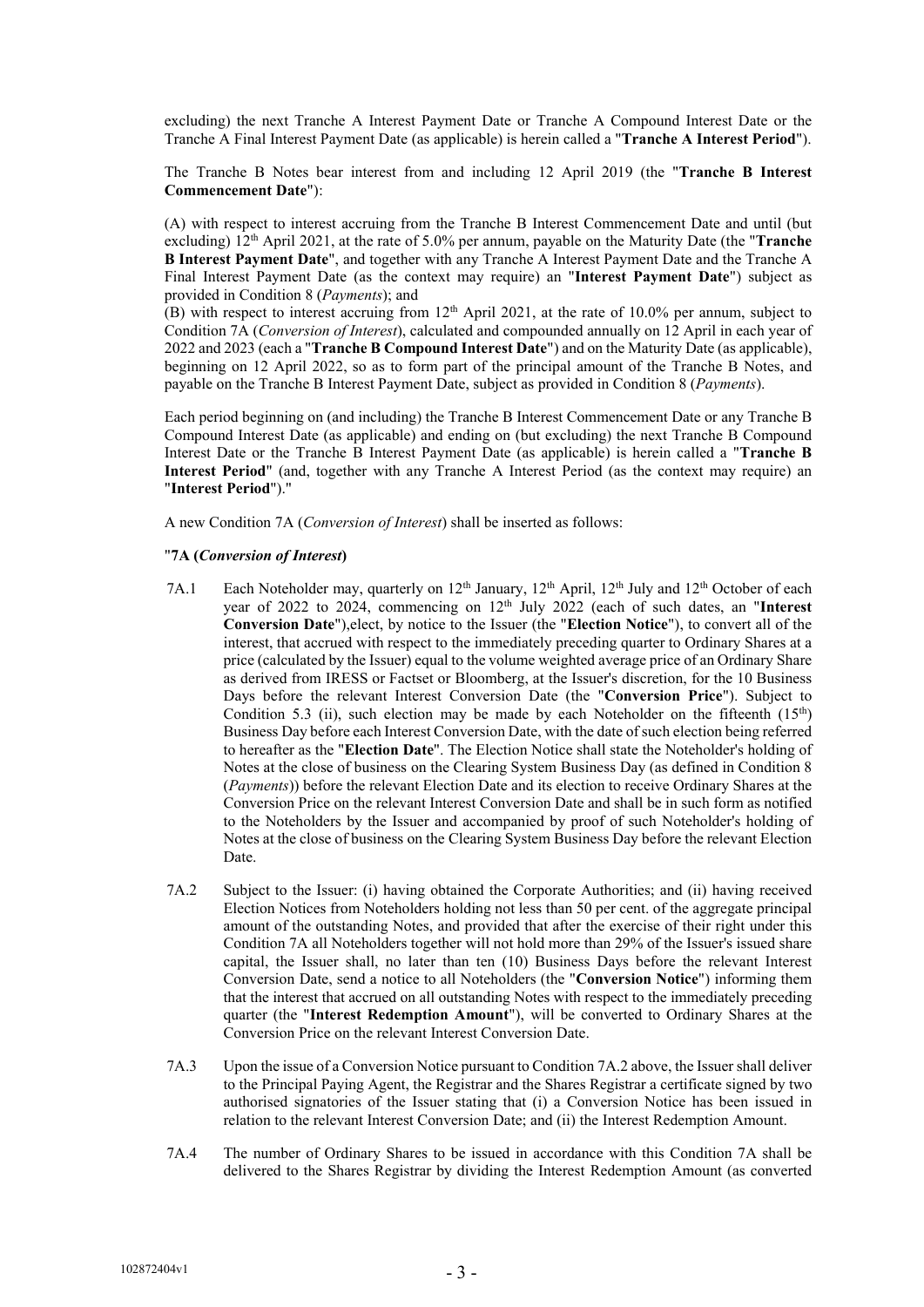into Sterling at the relevant exchange rate provided by the Bank of England on the Interest Conversion Date) by the Conversion Price. The resulting number of Ordinary Shares shall be rounded down to the nearest whole number. The Issuer shall issue and allot the relevant Ordinary Shares within fifteen (15) Business Days of the Interest Conversion Date (the "**Interest Allotment and Issue Date**") in respect of the relevant Interest Redemption Amount to each holder shown on the register of Noteholders at the close of business on the Clearing System Business Day before the relevant Interest Conversion Date. The issue and allotment of Ordinary Shares in accordance with this Condition 7A shall discharge the interest accrued on all outstanding Notes with respect to the relevant quarter in an amount equal to the Interest Redemption Amount.

- 7A.5 If the Issuer has been unable to appoint a Shares Registrar, it shall make such other arrangements for the issuance and delivery of the Ordinary Shares to be issued and delivered to the Noteholders in accordance with this Condition 7A as it shall consider reasonable in the circumstances, which may include issuing and delivering the Ordinary Shares to another independent nominee or to the Noteholders directly, which issuance and delivery of the Ordinary Shares shall irrevocably and automatically satisfy all of the Issuer's obligations in relation to the Interest Redemption Amount as if the relevant Ordinary Shares had been issued and delivered to the Shares Registrar and, in which case, where the context so admits, references in these Conditions to the issue and delivery of Ordinary Shares to the Shares Registrar shall be construed accordingly and apply mutatis mutandis.
- 7A.6 The Ordinary Shares shall be issued and delivered to the Shares Registrar on or before the Interest Allotment and Issue Date. By virtue of its holding of any Note, each Noteholder shall be deemed to have irrevocably directed the Issuer to issue and deliver such Ordinary Shares to the Shares Registrar. The Ordinary Shares will be delivered to Noteholders by the Shares Registrar on the Interest Allotment and Issue Date in uncertificated form through Euroclear or Clearstream, Luxembourg, unless at the relevant time the Ordinary Shares are not a participating security in Euroclear or Clearstream, Luxembourg, in which case the Ordinary Shares will be delivered either in the form required by the relevant clearing system in which the Ordinary Shares are a participating security or in certificated form.
- 7A.7 Fractions of Ordinary Shares will not be delivered to the Shares Registrar or to Noteholders upon a conversion and no cash payment will be made in lieu thereof. However, if one or more Election Notices are delivered to the Issuer such that any Ordinary Shares to be issued and delivered to a Noteholder on conversion are to be registered in the same name, the number of Ordinary Shares to be issued and delivered in respect thereof shall be calculated on the basis of the aggregate amount of such interest to be converted.
- 7A.8 Upon conversion and delivery of the Ordinary Shares in accordance with this Condition 7A, the relevant Interest Redemption Amount will be deemed to have been paid in full. Noteholders shall be deemed to have waived all rights and claims in respect of such Interest Redemption Amount and shall be deemed irrevocably to have directed and authorised the Issuer to apply such Interest Redemption Amount on their behalf in paying up the relevant fully-paid Ordinary Shares to be issued and delivered to the Shares Registrar on conversion of the relevant Interest Redemption Amount.
- 7A.9 Any determination asto whether any Election Notice has been properly completed and delivered as provided in these Conditions, shall be made by the Issuer in its sole and absolute discretion and shall be conclusive and binding on the Noteholders.
- 7A.10 Neither the Trustee nor the Issuer shall be liable for any taxes or capital, stamp, issue, registration or transfer taxes or duties arising on conversion or that may arise or be paid as a consequence of the issue and delivery of Ordinary Shares upon conversion ("**Conversion Liabilities**"). Each Noteholder shall be liable for all Conversion Liabilities in connection with Ordinary Shares delivered to such Noteholder or to the Shares Registrar on behalf of such Noteholder and must pay all, if any, such Conversion Liabilities arising by reference to any disposal or deemed disposal of the Interest Redemption Amount and/or the issue or delivery to it of any Ordinary Shares.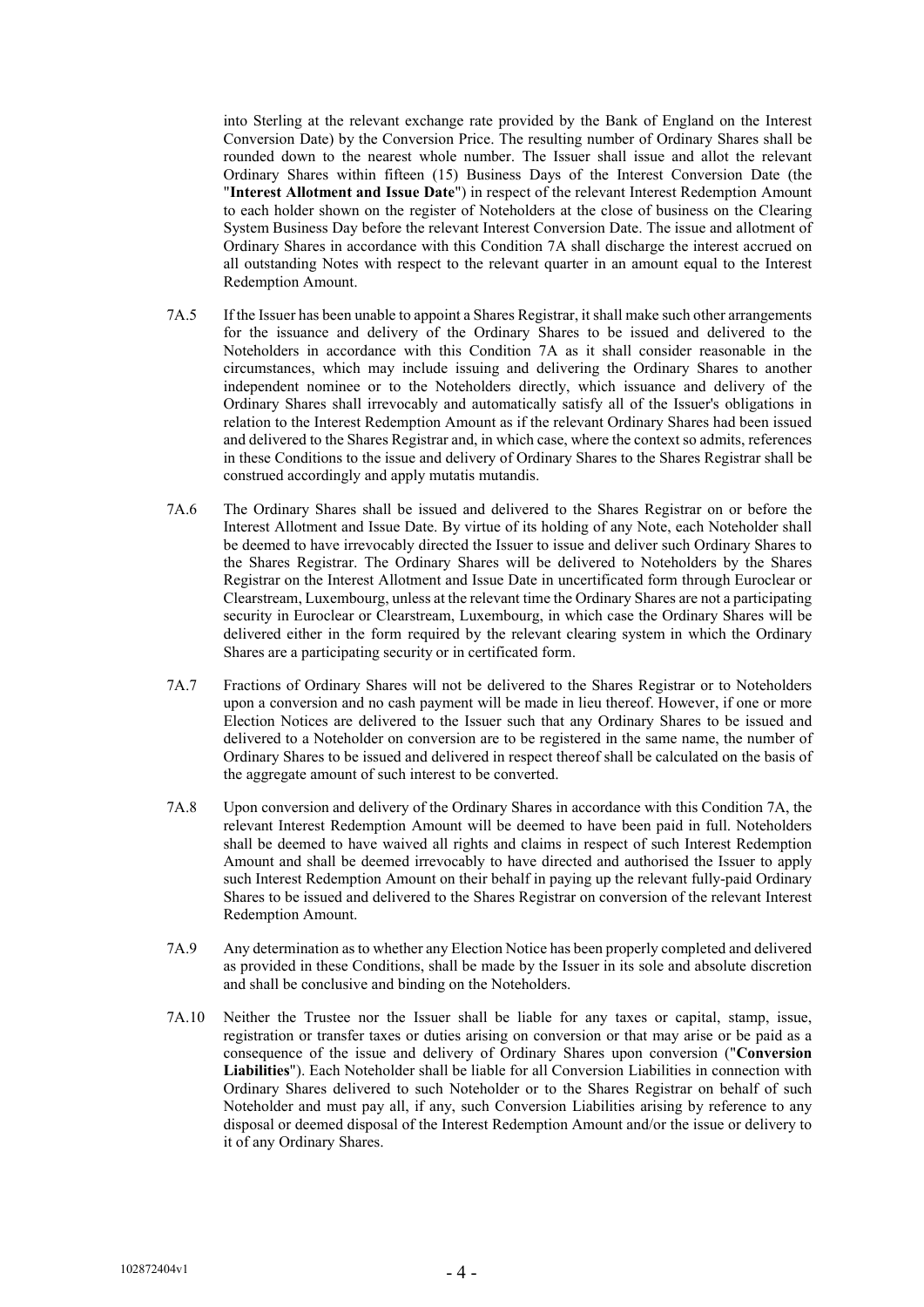- 7A.11 The Ordinary Shares shall be credited as fully paid and rank pari passu with the Ordinary Shares in issue on the Interest Allotment and Issue Date and shall carry the right to receive all dividends and other distributions declared on or after the Interest Allotment and Issue Date.
- 7A.12 Whilst the Ordinary Shares are at any time admitted to trading on AIM or to the Official List of the FCA, the Issuer shall use its reasonable endeavours to obtain admission to trading on AIM or to the Official List of the FCA (as the case may be) of the Ordinary Shares allotted in accordance with this Condition 7A on or within 3 Business Days after such allotment.
- 7A.13 The Issuer undertakes that, while any Notes remain outstanding, it shall (pending the issue of any Ordinary Shares in accordance with this Condition 7A):
	- (a) not permit its shareholders to alter the articles of association of the Issuer in any way which would adversely affect the rights of the Noteholders without the approval of the Noteholders; and
	- (b) not create any new class of equity share capital or issue any new equity shares other than equity shares in a class already created or, unless the Noteholders' prior approval is obtained, in any way modify the rights attaching to any shares.

For the purposes of this Condition 7A,

"**Corporate Authorities**" means the corporate authorities necessary to issue and allot a sufficient number of Ordinary Shares on the relevant Interest Allotment and Issue Date.

"**Ordinary Shares**" means shares of the Issuer of 0.1 pence each (or such other applicable nominal value from time to time) having the rights set out in the Issuer's constitutional documents.

"**Shares Registrar**" means Link Group or any other shares registrar the Issuer may appoint from time to time."

A new covenant is added to Condition 5 (*Covenants*) as follows:

- "5.3 Sale of the Duyung PSC Asset
	- (i) The Issuer shall have the obligation to continue to pursue, and support Conrad Asia Energy Ltd, as the operator of the Duyung PSC, to pursue, the sale of the Duyung PSC Asset;
	- (ii) the Noteholders will form a steering committee representing all Noteholders in order to help the Issuer to assess any offers received in relation to the sale of the Duyung PSC Asset or part of it. Such steering committee will consist of Henry Turcan (representing Lombard Odier Asset Management (Europe) Limited) and one representative of CIP Merchant Capital plc. Members of the steering committee may become insiders in relation to Duyung PSC's matters (and thus be prevented from dealing in their existing shares in the Issuer) and may receive price sensitive information in relation to potential offers relating to the sale of the Duyung PSC Asset. The ability of Noteholders to be paid interest in equity pursuant to Condition 7A could be prohibited if any such Noteholder were an insider at the time of the relevant election(s) made in accordance with Condition 7A.1; however, where possible (in consultation with the relevant Noteholders), the Issuer shall extend the period of time in which Noteholders are entitled to submit an Election Notice pursuant to Condition 7A.1 until a point in time when the relevant Noteholders are no longer in possession of price sensitive information or deemed insiders in relation to Duyung PSC's matters;
	- (iii) strictly subject to director statutory duties, the Issuer shall have the obligation to engage in good faith in any proposal related to the sale of the Duyung PSC Asset which is supported by a simple majority of Noteholders and shall work to secure shareholder support, as required;
	- (iv) the proceeds of any sale of the Duyung PSC Asset (or part of it) shall be used as follows: (A) first to repay capital and interest (rolled up as set out above) on the Notes and up to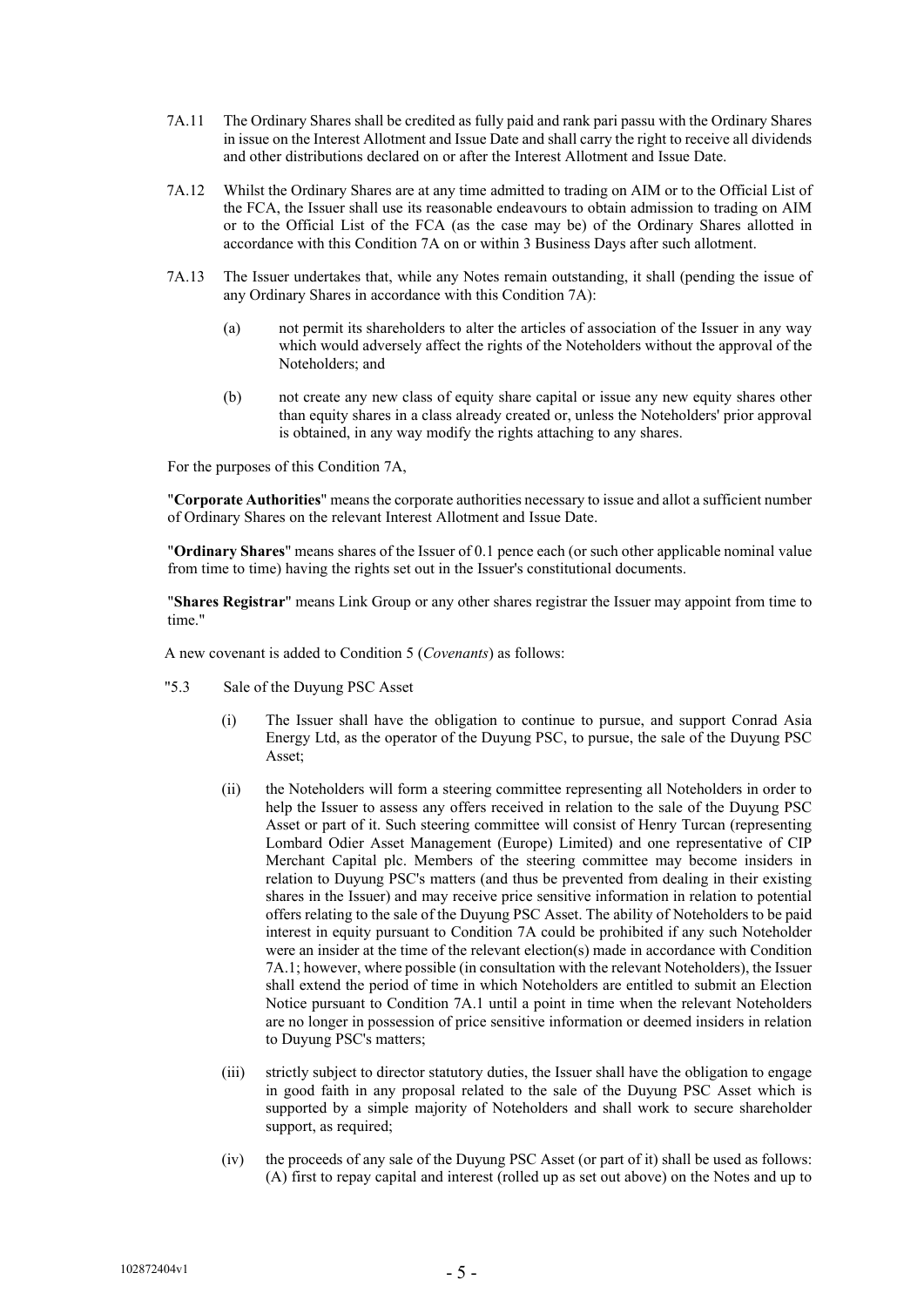the total amount of capital and interest due on the Notes; and (B) any excess to be shared between the Noteholders (20%) and the Issuer to be retained and/or distributed to its shareholders (80%) with the Issuer's board of directors at all times ensuring the Issuer has sufficient funds to retain its status as a going concern.

For the purposes of this Condition 5.3:

"**Duyung PSC Asset**" means the 15% direct interest in the Duyung PSC; and

"**Duyung PSC**" means the Duyung production sharing contract."

A new paragraph 28 is added to Schedule 3 (*Provisions for Noteholders Meetings*) to the Trust Deed as follows:

## "28. **Electronic Voting Consents**

In relation to the covenant set out in Condition 5.3 (iii) (*Sale of the Duyung PSC Asset*) only, consent may be given by Noteholders by way of electronic voting instructions through the relevant Clearing System(s), by a majority consisting of not less than half of the votes given by way of such electronic voting instructions. At least 14 days' written notice (exclusive of the day on which the notice is given or deemed to be given and the day on which the votes are counted) specifying the matter in relation to which consent by electronic voting instructions is requested and setting out the electronic voting mechanics shall be sent to all Noteholders in the manner provided by the Conditions. Solely in relation to the electronic voting instructions described in this paragraph 28, each Noteholder shall have one vote for every EUR10,000 in nominal amount of Notes in respect of which she or he is the holder. The votes will be calculated by the Issuer or by an agent appointed by the Issuer for this purpose and notice of the result of the voting shall be notified to the Trustee and to the Noteholders pursuant to paragraph 22 (*Resolution Binding on all Noteholders*)."

- 2. authorises, directs, requests and empowers the Issuer and the Trustee to execute, deliver (if applicable) and to do all such other deeds, instruments, acts and things as may be necessary, desirable or expedient in their sole opinion to carry out and to give effect to this Extraordinary Resolution and the implementation of the modifications and arrangements referred to in this Extraordinary Resolution, including but not limited to making any consequential amendments necessary or desirable to any document in respect of the Notes or terminate any such document, agreement or arrangement to provide for such modifications and arrangements;
- 3. sanctions every abrogation, modification, amendment, compromise or arrangement in respect of the rights of the Noteholders appertaining to the Notes against the Issuer, whether or not such rights arise under the Conditions, the Trust Deed, the Agency Agreement or the global certificate relating to the Notes or otherwise, in each case involved in, resulting from or to be effected by the amendments to Condition 9.1 (*Redemption at Maturity*) and Condition 7.1 (*Interest Rate and Interest Payment Dates*) ), the addition of a new covenant to Condition 5 (*Covenants*) and the addition of a new paragraph 28 to Schedule 3 (*Provisions for Noteholders Meetings*) to the Trust Deed as set out in paragraph 1 of this Extraordinary Resolution;
- 4. discharges and exonerates the Trustee from any and all liability for which it may have become or may become liable under the Trust Deed or otherwise in respect of any act or omission including, without limitation, in connection with this Extraordinary Resolution or its implementation and any act or omission taken in connection with this Extraordinary Resolution or its implementation;
- 5. agrees and undertakes fully and effectively to indemnify and hold harmless the Trustee from and against all liability which may be suffered or incurred by the Trustee as a result of any claims, actions, demands or proceedings brought or established (including legal fees) which the Trustee may suffer or incur which in any case arise as a result of the Trustee acting in accordance with this Extraordinary Resolution and the Trust Deed;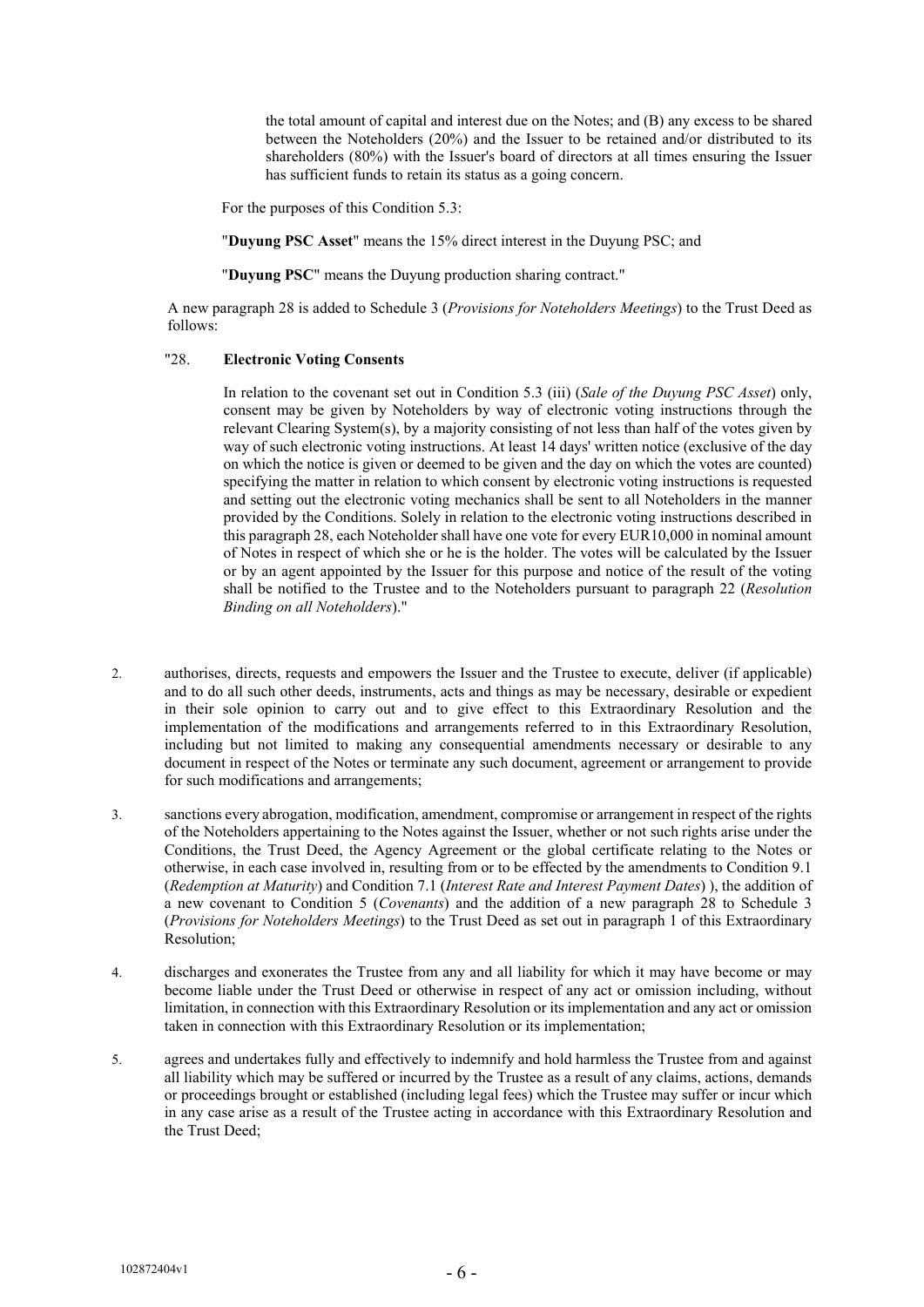- 6. waives irrevocably any claim Noteholders may have against the Trustee as a result of any liability they may suffer or incur as a result of acting upon this Extraordinary Resolution (including but not limited to circumstances where it is subsequently found that this Extraordinary Resolution is not valid or binding);
- 7. confirms that the Noteholders have formed their own view in relation to the actions contemplated under the Supplemental Trust Deed without any reliance on the Trustee;
- 8. declares that the implementation of this Extraordinary Resolution shall be conditional upon:
	- (i) the passing of this Extraordinary Resolution; and
	- (ii) the passing of an extraordinary resolution as to the matters set out in paragraphs 1 and 2 of this Extraordinary Resolution in relation to the EUR 11,250,000 Nominal Fixed Rate 5 Percent Redeemable Secured Tranche B Notes due 2022; and
- 9. acknowledges that the following terms, as used in this Extraordinary Resolution, shall have the meanings given below:

"**Conditions**" means the terms and conditions of the Notes;

"**Consent Solicitation**" means the invitation by the Issuer to all Noteholders to consent to this Extraordinary Resolution;

"**Consent Solicitation Memorandum**" means the consent solicitation memorandum dated 3 March 2022 prepared by the Issuer in relation to, among other things, the Consent Solicitation."

# **BACKGROUND TO THE PROPOSALS**

### **BACKGROUND**

During 2021 the Issuer embarked on a strategic pivot, targeting a transition from a hydrocarbon-led strategy to one centred on low carbon energy investments. The Issuer, following the maiden clean energy investment in ion Ventures Holdings Ltd and the acquisition of Global Energy Partnership Limited, has established itself as a South East Asia centric developer of clean energy projects alongside its investment in the Duyung PSC.

The Mako gas field, contained within the Duyung PSC area (operated by Conrad Asia Energy Ltd), remains a high value asset in the Issuer's portfolio, and the operator Conrad Asia Energy Ltd are very focused on the commercial workstreams including an updated Plan of Development for submission to the Indonesian authorities and gas sales agreement negotiations with various counterparties. Achievement of these commercial milestones will be key to monetising the asset, upgrading contingent resources to reserves, and ultimately to enabling the partners to take a Final Investment Decision.

Against this background, the Issuer took the decision to propose a restructuring of the Notes, including the extension of the maturity of the Notes to 12 April 2024 and the delayed payment of interest due on the Tranche A Notes with respect to interest accruing from  $12<sup>th</sup>$  April 2021. These changes will provide the Issuer with the time it requires to deliver the monetisation of the Duyung PSC.

# **DETAILS OF THE PROPOSALS**

If the Proposals are approved by the Noteholders: (i) the extension of the maturity of the Notes to 12 April 2024; (ii) certain modifications of Condition 7.1 (*Interest Rate and Interest Payment Dates*); (iii) the insertion of a new Condition 7A (*Conversion of Interest*); and (iv) the addition of a new covenant to Condition 5 (*Covenants*) and a related electronic voting mechanism in the Meeting Provisions, will each take effect on the Implementation Date.

# **Amendments to Condition 9.1 (***Redemption at Maturity***)**

It is proposed that Condition 9.1 (*Redemption at Maturity*) be amended by the Supplemental Trust Deed in order to provide that, unless previously redeemed or purchased and cancelled as provided in the Conditions, the Issuer will redeem the Notes at their principal amount on 12 April 2024. The proposed amendments to Condition 9.1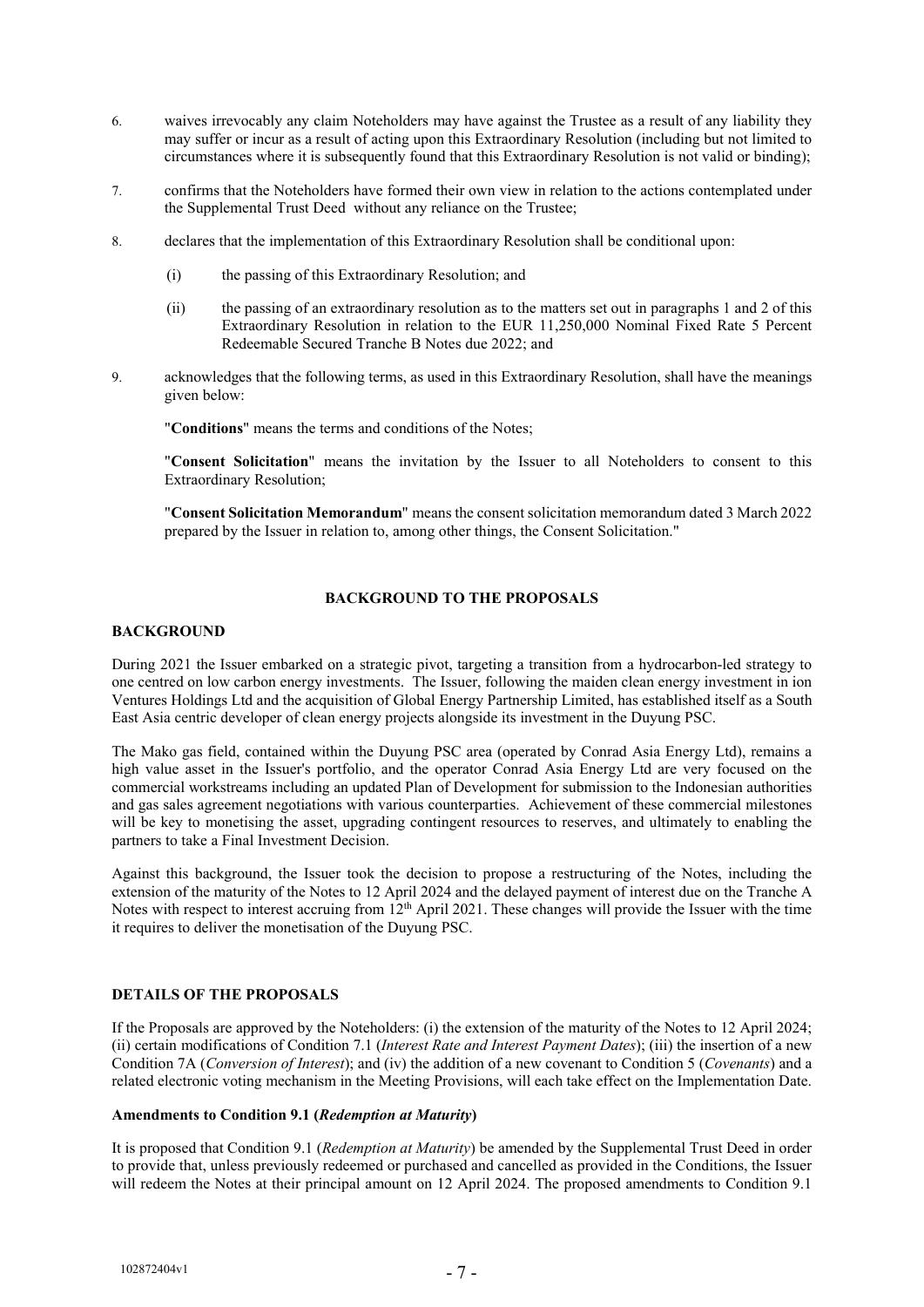(*Redemption at Maturity*) are set out under "*Consent Solicitation – Amendments to Condition 9.1 (Redemption at Maturity)*" and in the Extraordinary Resolution.

# **Amendments to Condition 7.1 (***Interest Rate and Interest Payment Dates***)**

It is proposed that Condition 7.1 (*Interest Rate and Interest Payment Dates*) be amended by the Supplemental Trust Deed in order to provide that all and any interest on the Notes, accruing from 12<sup>th</sup> April 2021, will be paid upon the extended maturity of the Notes, subject to the provisions of new Condition 7A (*Conversion of Interest*). The proposed amendments to Condition 7.1 (*Interest Rate and Interest Payment Dates*) are set out under "*Consent Solicitation – Amendments to Condition 7.1 (Interest Rate and Interest Payment Dates)*" and in the Extraordinary Resolution.

# **Insertion of new Condition 7A (***Conversion of Interest***)**

It is proposed that a new Condition 7A (*Conversion of Interest*) be inserted in the Conditions by the Supplemental Trust Deed in order to provide that, with respect to interest accruing from 12<sup>th</sup> April 2022, each Noteholder may elect to receive interest, accrued on its Notes in the immediately preceding quarter, in equity on 12<sup>th</sup> January, 12<sup>th</sup> April, 12<sup>th</sup> July and 12<sup>th</sup> October, in each year of 2022 to 2024 (each an "Interest Conversion Date").

# **Addition of a new covenant to Condition 5 (***Covenants***) and related electronic voting mechanism in Schedule 3** *(Provisions for Noteholders Meetings***)**

It is proposed that a new covenant be added to Condition 5 (*Covenants*) by the Supplemental Trust Deed in relation to the sale of the Duyung PSC Asset (as defined in the Conditions). More specifically, (i) the Issuer shall have the obligation to continue to pursue, and support Conrad Asia Energy Ltd, as the operator of the Duyung PSC, to pursue, the sale of the Duyung PSC Asset; (ii) the Noteholders will form a steering committee representing all Noteholders in order to help the Issuer to assess any offers received in relation to the sale of the Duyung PSC Asset or part of it; (iii) strictly subject to director statutory duties, the Issuer shall have the obligation to engage in good faith in any related proposal supported by a simple majority of Noteholders and work to secure shareholder support, as required; and (iv) the proceeds of any sale of the Duyung PSC Asset (or part of it) shall be used as follows: (A) first to repay capital and interest (rolled up as set out above) on the Notes and up to the total amount of capital and interest due on the Notes; and (B) the excess to be shared between the Noteholders (20%) and the Issuer to be retained and/or distributed to its shareholders (80%) with the Issuer's board of directors at all times ensuring the Issuer has sufficient funds to retain its status as a going concern. Noteholders may give their consent through a new electronic voting mechanism to be added, specifically with respect to such consent, in Schedule 3 (*Provisions for Noteholders Meetings*) to the Trust Deed.

# **DOCUMENTS AVAILABLE FOR DISTRIBUTION**

The following documents (as applicable) are available for distribution upon request: (a) at any time during normal business hours on any weekday (Saturdays, Sundays and bank and other public holidays excepted) prior to and during the Adjourned Meeting, by emailing the Information and Tabulation Agent at ce@idex-is.com; and (b) at the Adjourned Meeting by emailing Fieldfisher LLP at yannis.erifillidis@fieldfisher.com for 15 minutes before the Adjourned Meeting:

- the Consent Solicitation Memorandum;
- the Notice of Adjourned Meeting;
- the Trust Deed;
- the Agency Agreement; and
- the draft Supplemental Trust Deed.

A Noteholder will be required to produce evidence satisfactory to the Information and Tabulation Agent or Fieldfisher LLP (as applicable) as to its status as a Noteholder and that it is a person to whom the Proposals are being made (pursuant to the offer and distribution restrictions referred to above) or to whom it is lawful to send the documents available for distribution and to make an invitation pursuant to the Proposals under applicable laws before being sent a copy of any document available for distribution.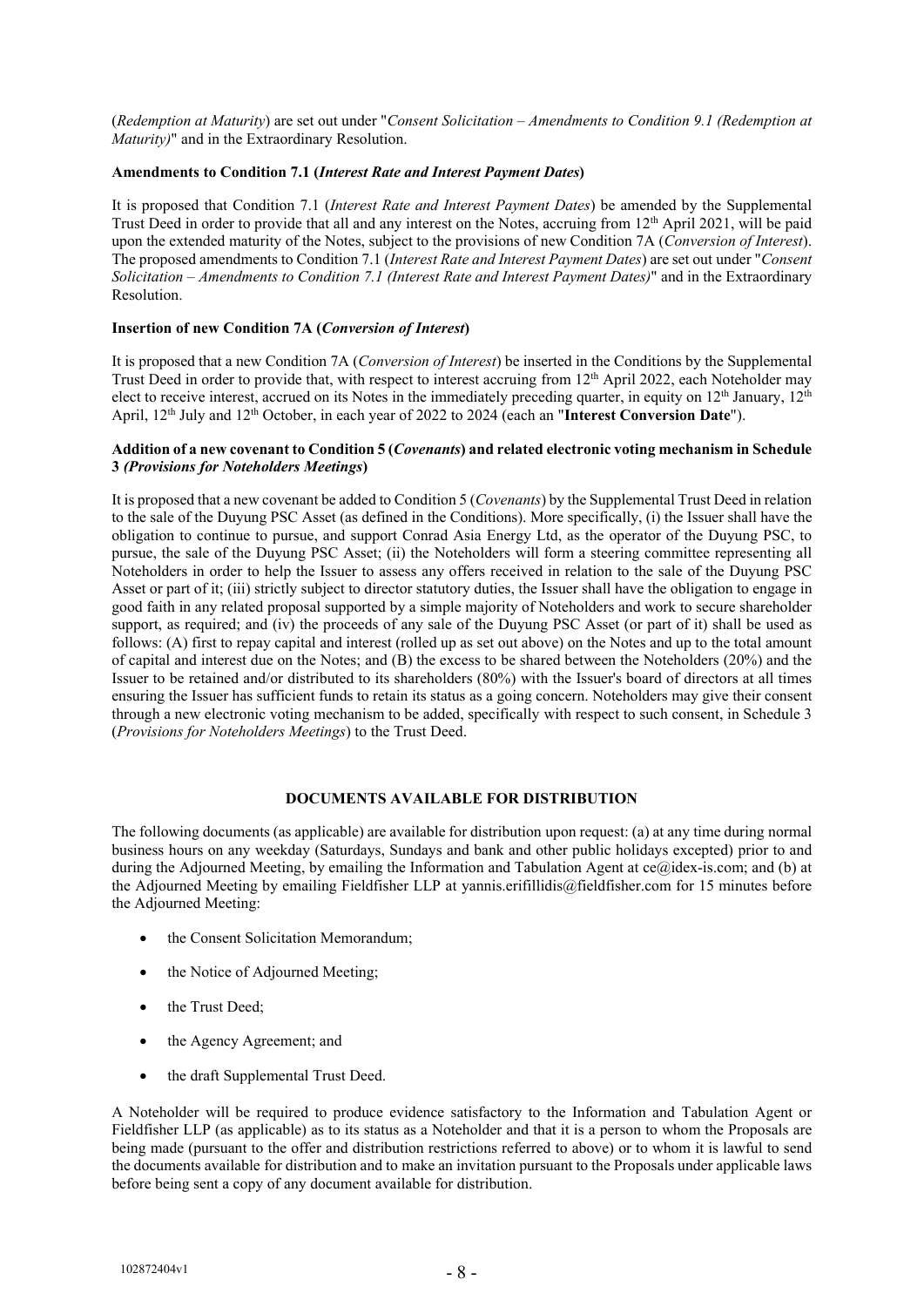## **CONSENT SOLICITATION**

Subject to the offer and distribution restrictions set out in the Consent Solicitation Memorandum, Noteholders may obtain, from the date of this Notice of Adjourned Meeting, a copy of the Consent Solicitation Memorandum from the Information and Tabulation Agent, the contact details for whom are set out below. A Noteholder will be required to produce evidence satisfactory to the Information and Tabulation Agent as to its status as a Noteholder and that it is a person to whom the Proposals are being made (pursuant to the offer and distribution restrictions referred to above) or to whom it is lawful to send the Consent Solicitation Memorandum and to make an invitation pursuant to the Proposals under applicable laws before being sent a copy of the Consent Solicitation Memorandum.

#### **SELLING RESTRICTIONS**

If the Extraordinary Resolution is passed and implemented in respect of the Notes, until the expiry of the period of 40 days after the date of the Supplemental Trust Deed, sales of the Notes may not be made in the United States or to U.S. persons unless made outside the United States pursuant to Rule 903 and 904 of Regulation S.

#### **GENERAL**

**The attention of Noteholders is particularly drawn to the procedures for voting, quorum and other requirements for the passing of the Extraordinary Resolution at the Adjourned Meeting, which are set out in "Voting and Quorum" below. Having regard to such requirements, Noteholders are strongly urged either to attend the Adjourned Meeting via a Microsoft Teams video conference meeting ID to be provided by Fieldfisher LLP upon request or to take steps to be represented at the Adjourned Meeting (including by way of submitting Electronic Voting Instructions) as soon as possible.**

**In light of the UK Government's response to the COVID-19 outbreak, the Issuer strongly encourages all Noteholders to submit their Electronic Voting Instructions or to make other arrangements to be represented or to vote at the Adjourned Meeting in accordance with the Meeting Provisions via a Microsoft Teams video conference meeting ID to be provided by Fieldfisher LLP upon request. Noteholders are reminded, that due to the regular changes of the UK Government's laws in relation to COVID-19, attending the Adjourned Meeting in person may breach UK Government guidelines on the Adjourned Meeting Date. Therefore, the Issuer is not giving the option for Noteholders to attend at the physical place of the Adjourned Meeting.** 

#### **VOTING AND QUORUM**

*Noteholders who have submitted and not revoked (in the limited circumstances in which revocation is permitted) a valid Electronic Voting Instruction in respect of the Extraordinary Resolution by 10.00 a.m. (London time) on 7 April 2022 (the "Expiration Deadline for the Adjourned Meeting"), by which they will have given instructions for the appointment of the Information and Tabulation Agent by the Registrar as their proxy under a block voting instruction to vote in favour of or against (as specified in the relevant Electronic Voting Instruction) the Extraordinary Resolutions at the Adjourned Meeting need take no further action to be represented at the Adjourned Meeting. Noteholders are advised to read the Consent Solicitation Memorandum for details of the process when submitting Electronic Voting Instructions.*

*With respect to Noteholders who have submitted and not revoked (in the limited circumstances in which revocation is permitted) a valid Electronic Voting Instruction in respect of the Extraordinary Resolution before the date of this Notice of Adjourned Meeting, it is clarified that such Electronic Voting Instructions remain valid and the relevant Noteholders need take no further action to be represented at the Adjourned Meeting.*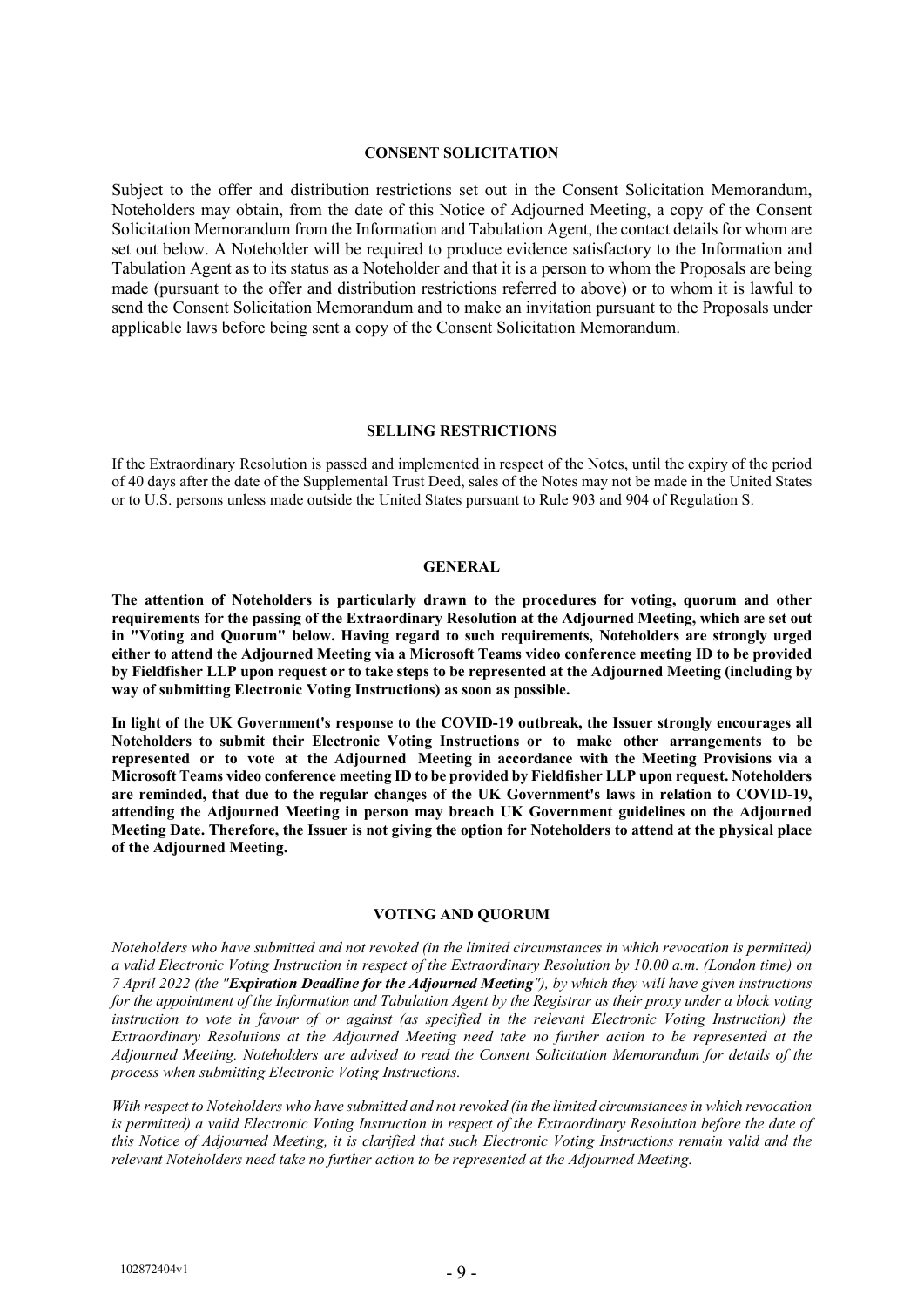Noteholders who have not submitted or have submitted and subsequently revoked (in the limited circumstances in which such revocation is permitted) an Electronic Voting Instruction in respect of the Extraordinary Resolution should take note of the provisions set out below detailing how such Noteholders can attend or take steps to be represented at the Adjourned Meeting via a Microsoft Teams video conference meeting ID to be provided by Fieldfisher LLP upon request.

- 1. Subject as set out below, the provisions governing the convening and holding of the Adjourned Meeting are set out in schedule 3 (*Provisions for Noteholder Meetings*) to the Trust Deed, copies of which are available for inspection from the date of this Notice of Adjourned Meeting to the conclusion of the Adjourned Meeting as referred to above. For the purposes of the Adjourned Meeting, a "**Noteholder**" means a Direct Participant.
- 2. The Notes are represented by two separate global note certificates in respect of the Tranche A Notes and the Tranche B Notes respectively, registered in the name of a nominee of the common depositary for Euroclear and/or Clearstream, Luxembourg. For the purposes of this Notice of Adjourned Meeting, a "**Direct Participant**" means each person who is for the time being shown in the records of Euroclear and/or Clearstream, Luxembourg as the holder of a particular principal amount of the Tranche A Notes.

A Direct Participant or beneficial owner of Tranche A Notes wishing to attend the Adjourned Meeting in person via a Microsoft Teams video conference meeting ID to be provided by Fieldfisher LLP upon request must produce (i) at the time of requesting the aforementioned Microsoft Teams video conference meeting ID; and (ii) at the Adjourned Meeting, a valid voting certificate issued by the Registrar relating to the Tranche A Notes in respect of which it wishes to vote. Requests for a Microsoft Teams video conference meeting ID can be made by emailing Fieldfisher LLP at yannis.erifillidis@fieldfisher.com. Noteholders should note that attendance at the physical place of the meeting is not an option.

A Direct Participant or beneficial owner of the Tranche A Notes not wishing to attend and vote at the relevant Meeting in person via a Microsoft Teams video conference meeting ID may either appoint as a proxy the person that it wishes to attend on its behalf via a Microsoft Teams video conference meeting ID to be provided by Fieldfisher LLP upon request or the Direct Participant may (or the beneficial owner of the Tranche A Notes may arrange for the relevant Direct Participant on its behalf to) give a voting instruction (by giving voting and blocking instructions to Euroclear or Clearstream, Luxembourg (a "**Euroclear/Clearstream Instruction**") in accordance with the procedures of Euroclear or Clearstream, Luxembourg, as applicable) requiring the Registrar to include the votes attributable to its Tranche A Notes in a block voting instruction issued by the Registrar for the Adjourned Meeting, in which case the Registrar shall appoint the Information and Tabulation Agent as proxy to attend and vote at such Adjourned Meeting in accordance with such Direct Participant or beneficial owner's instructions. A proxy (other than the Information and Tabulation Agent) wishing to attend the Adjourned Meeting in person via a Microsoft Teams video conference meeting ID to be provided by Fieldfisher LLP upon request must produce (i) at the time of requesting the aforementioned Microsoft Teams video conference meeting ID; and (ii) at the Adjourned Meeting, a valid form of proxy issued by the Registrar relating to the Tranche A Notes in respect of which it wishes to vote. Requests for a Microsoft Teams video conference meeting ID can be made by emailing Fieldfisher LLP at yannis.erifillidis@fieldfisher.com. Noteholders should note that attendance at the physical place of the meeting is not an option.

A Direct Participant must request the relevant clearing system to block the relevant Tranche A Notes in its account not later than 48 hours before the time appointed for holding the Adjourned Meeting in order to obtain voting certificates, appoint a proxy or give voting instructions in respect of the Adjourned Meeting. In the case of Euroclear/Clearstream Instructions, such blocking instructions are part of the electronic instructions that must be given. Tranche A Notes so blocked will not be released until the earlier of:

(a) the conclusion of the Adjourned Meeting; and

(b)

(i) in respect of voting certificate(s) or forms of proxy, not less than 48 hours before the time for which the Adjourned Meeting is convened, the surrender to the Registrar of such voting certificate(s) or forms of proxy and notification by the Registrar to the relevant clearing system of such surrender or the compliance in such any other manner with the rules of the relevant clearing system relating to such surrender; or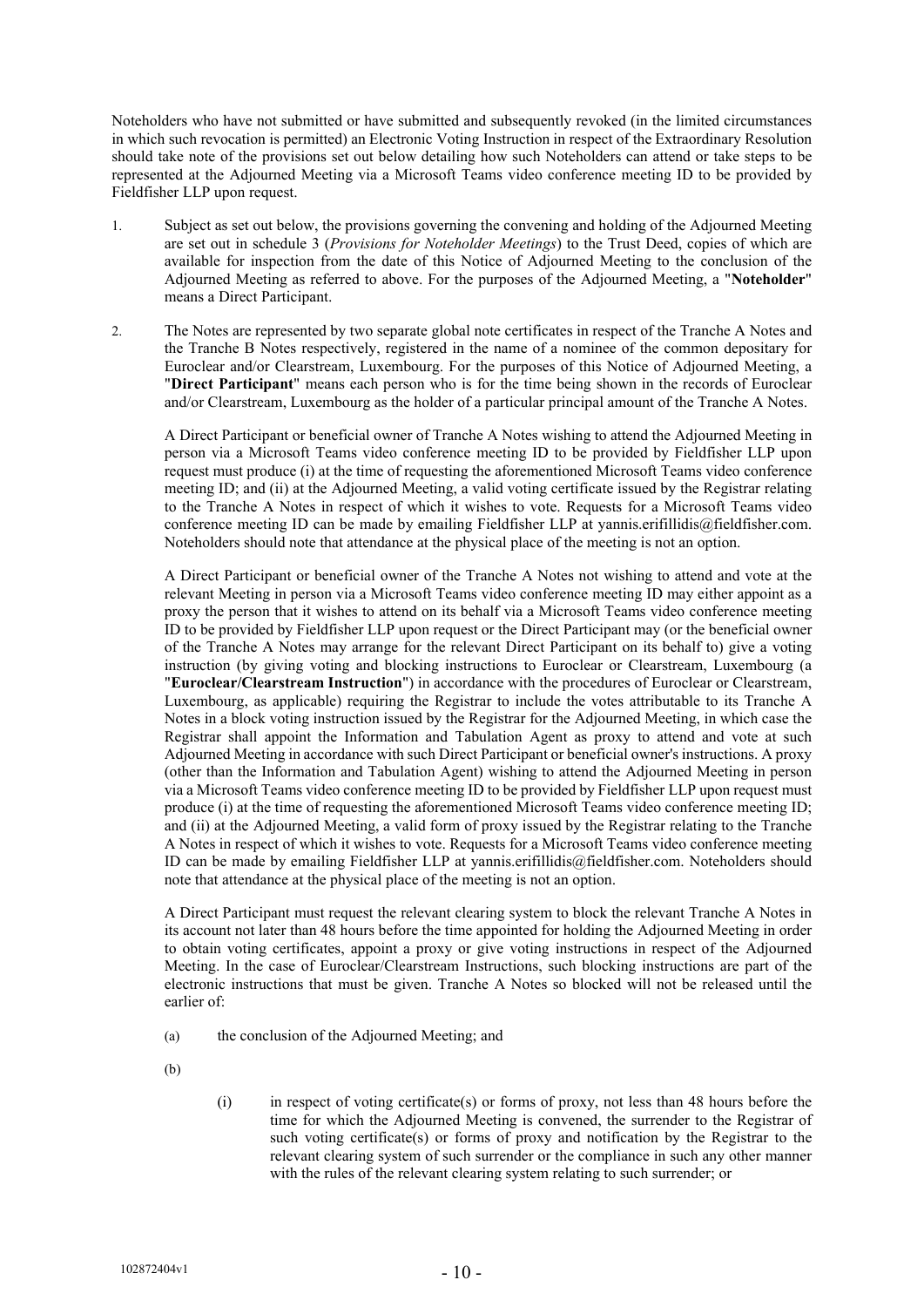- (ii) in respect of block voting instructions, not less than 48 hours before the time for which the Adjourned Meeting is convened, the notification in writing of any revocation of a Direct Participant's previous instructions to the Registrar, in which case such Tranche A Notes shall, in accordance with the procedures of the relevant clearing system and with the agreement of the Registrar, cease to be held to its order or under its control.
- 3. Quorum for the Adjourned Meeting

**At the Adjourned Meeting, one or more persons present and holding or representing not less than 25 per cent of the Tranche A Notes for the time being outstanding will form a quorum (such quorum being the quorum required for the passing of an Extraordinary Resolution submitted in relation to a "Reserved Matter" as defined in the Conditions).** 

4. Every question submitted to the Adjourned Meeting shall be decided in the first instance by a show of hands. In case of equality of votes the Chairman shall not have a casting vote. Unless a poll is (before or on the declaration of the result of the show of hands) demanded by the Chairman, the Trustee or the Issuer or by two or more persons present holding Tranche A Notes or being proxies and holding in the aggregate not less than one-fiftieth part of the principal amount of the Tranche A Notes then outstanding, a declaration by the Chairman that a resolution has been carried or carried by a particular majority or lost or not carried by a particular majority shall be conclusive evidence of the fact without proof of the number or proportion of the votes recorded in favour of or against such resolution.

At the Adjourned Meeting: (i) on a show of hands every Noteholder who (being an individual) is present in person or (being a corporation) is present by a representative or is a proxy shall have one vote; and (ii) on a poll every Noteholder who is so present in person or by proxy shall have one vote for every EUR 10,000 in nominal amount of Tranche A Notes in respect of which she or he is the holder.

- 5. To be passed at the Adjourned Meeting, the Extraordinary Resolution requires a majority in favour consisting of not less than two thirds of the votes cast. If passed, the relevant Extraordinary Resolution will be binding on all Noteholders, whether or not present at the Adjourned Meeting and whether or not voting.
- 6. The implementation of the Consent Solicitation and the Extraordinary Resolution will be conditional on the passing of the extraordinary resolutions at the Meetings of the Noteholders of each Tranche of Notes (the "**Consent Condition**").
- 7. **We note that in relation to the meeting of the holders of the Tranche B Notes (i) the quorum was reached; and (ii) the related extraordinary resolution set out in the Notice of Noteholder Meetings previously notified to the holders of the Tranche A Notes and the Tranche B Notes in accordance with the terms of the Trust Deed was duly passed.**
- 8. The Issuer shall give notice of the passing of the Extraordinary Resolution to Noteholders within 14 days provided that the non-publication of such notice shall not invalidate the Extraordinary Resolutions.

This Notice is given by Coro Energy plc. Noteholders should contact the following for further information:

*The Information and Tabulation Agent*

**Idexis Limited**  35-37 Ludgate Hill London EC4M 7JN United Kingdom

| Telephone: | $+44(0)$ 203 858 0575        |
|------------|------------------------------|
| Attention: | Sarah D'Souza/ Scott Boswell |
| Email:     | $ce@ides-is.com$             |

The Information and Tabulation Agent is not acting through a U.S. broker-dealer affiliate and, accordingly, will not discuss the Consent Solicitation or the contents of this Notice of Adjourned Meeting with any Noteholder who is unable to confirm it is not located or resident in the United States.

Dated: 25 March 2022